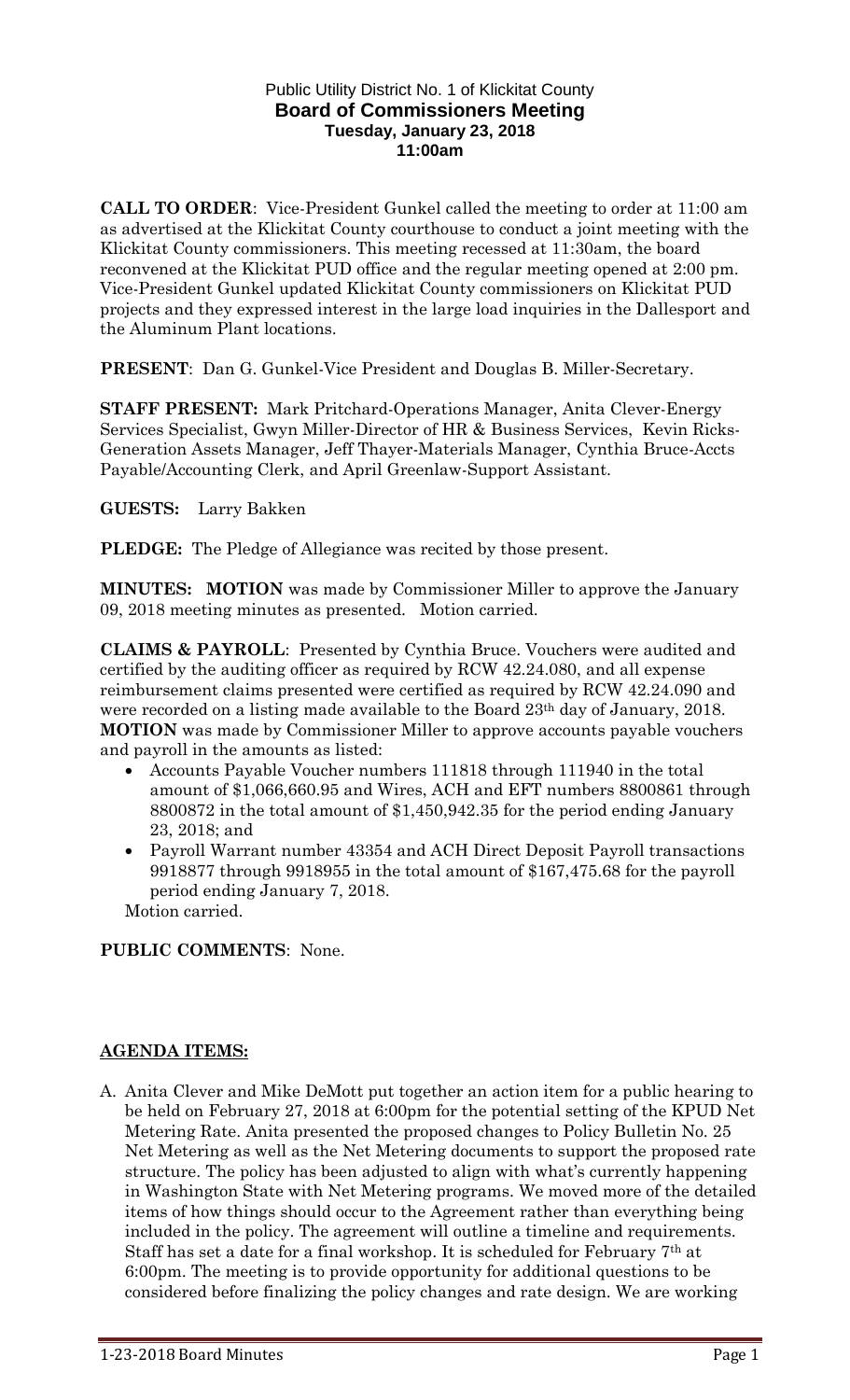on a published rate and have presented three potential options to roll out for KPUD net metering. Gwyn asked if the process we have gone through will be recapped at the February 7th meeting. An overview will be provided, but only new concerns will be addressed. Commissioner Gunkel wanted to hold off on making any determination on rate design direction until Commissioner Knowles was able to review the presented information. Commissioner Miller asked how often rates would change; Anita stated rates would be reviewed annually, but would only be adjusted if needed. Commissioner's requested that we bring this information back to the board at the next meeting since many employees were unable to attend today. Commissioner Miller asked that Anita send the board the accepted version of the policy proposal and back up documentation as the red-lined version was difficult to read. Commissioner Gunkel asked that staff bring information to the next meeting that demonstrates what the delta is between the tier one and tier two costs for the rate structure options. With all discussions complete, a **Motion** was made by Commissioner Miller to authorize staff to Call for Public Rate Hearing to take place on 2/27/2018 at 6:00 P.M. for purposes of setting KPUD Net Metering Rate and approve revisions to the Net Metering program and contract changes.

- B. Policy Bulletin No. 7- Credit Sales-Collections/Charges and Adjustments. With the absence of employee's the Commissioners deferred this to the next board meeting.
- C. RNG Update- Kevin Ricks completed a site visit of the Morrow and BCCK plants. They appear to be on schedule with the exception of one of the Morrow skids which is behind schedule by a few weeks. Kevin will travel back to Texas in about two weeks to review their progress. BCCK's delivery will consist of about ten truckloads of material and equipment, Morrow probably has double that amount. Kevin also followed up on the pipeline construction products, he was only provided the material certifications on a portion of the pipes; he discovered there were multiple manufacturers without the proper paperwork. We are being very firm with the contractor, enforcing that nothing goes into the ground without the proper paperwork. Rockford mobilized and currently has about forty men on site. We are pushing Kobelco to do the witness test on the two compressors without a cost. Kevin has confirmed that the engineer, whom we met on the first inspection, lives near the site and will be conducting the second and third tests. Mission Construction began their work on the Morrow foundations. A current nuisance we are experiencing is whether the electric panels have a UL stamp or not (Washington State WAC panel certifications). Since we are unsure, it is not worth the risk of getting them on site only to have them rejected by Washington State Labor and Industries (L&I). KPUD will be issuing a change order to Morrow, so they will have the panels stickered on the manufacturer's site. We are also trying to confirm whether or not L&I has jurisdiction of the High BTU plant because the current generation plant does not fall under their jurisdiction. Kevin will research this question and bring the determination back to the board. If it is determined that L&I has jurisdiction there is a compliance cost associated with that requirement. Doug Senn is our resident project representative and he is received training on the pipeline. This training has already proven valuable to have our own trained personnel on the pipe project. By having Doug available we have the opportunity to have eyes on the construction full-time and can attest to certain things. We will have 1000's of photos that show the pipeline construction that require preservation for the lifetime of the project. The County Road Department is doing well working with KPUD. We are pending one last permit that is required for crossing East and Middle Rd. The current specs call for an opentrench crossing, Rockford believes they can do it with directional boring which may save KPUD \$80-120k on this project. We have asked Rockford to draft a proposal for the boring option. McMillen's geotech engineers are skeptical about the possibility of directional boring. Commissioner Miller asked if this project has two road crossing and two pipes and if the crossing will be filled with concrete. Kevin stated it is one road crossing and two pipes and we will be filling them with sand. Commissioner Miller also asked if there would be a permanent culvert road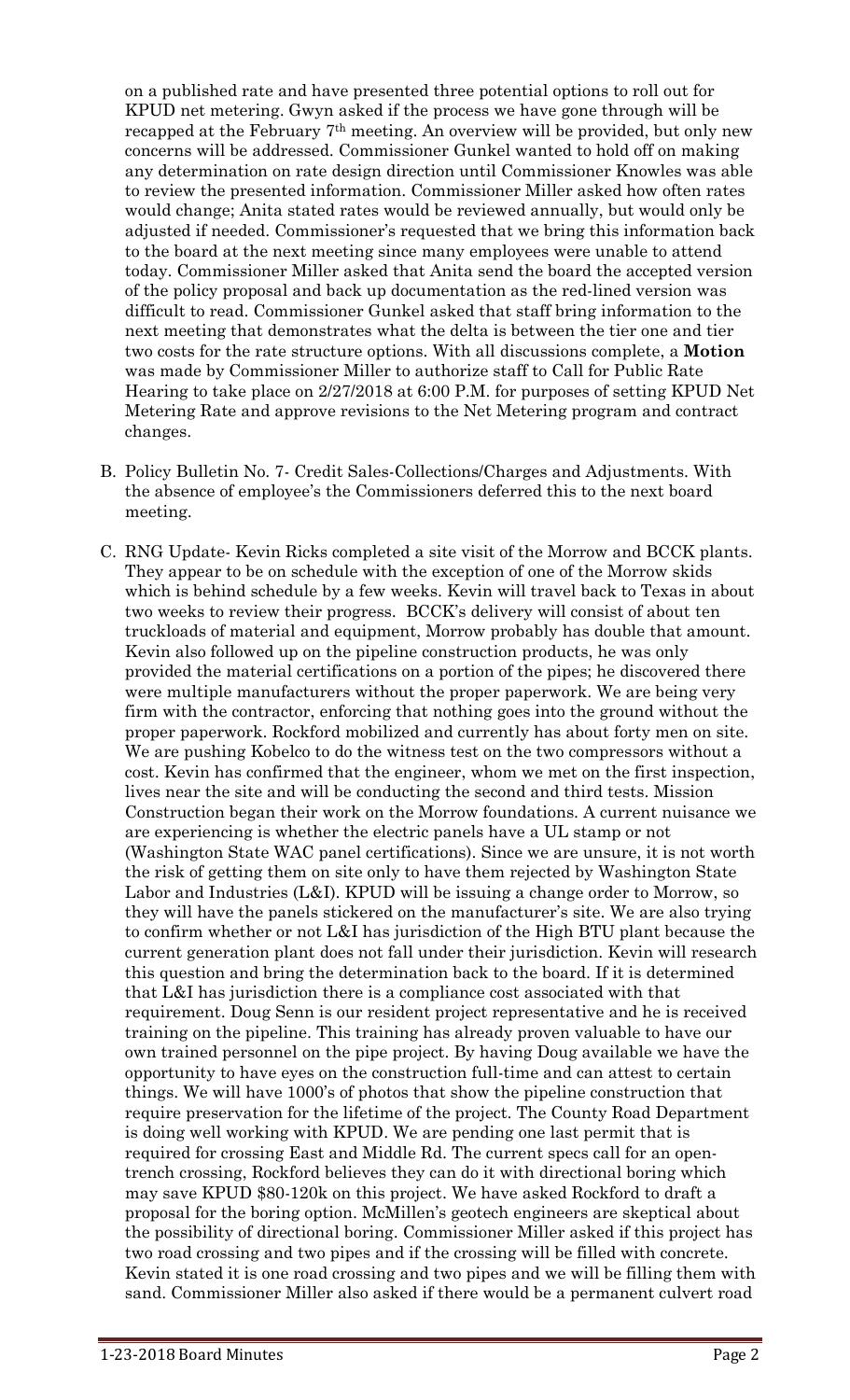cut section on this portion of the road, the answer was no. Lastly Kevin stated that they have started working on the foundations for the plant itself and hope to be pouring concrete within a couple of weeks, during good weather.

# **REPORTS:**

**Generation Assets Update** – Kevin presented the Generation Assets year-end report. The total plant generation for 2017 was 185,579MW-HR for the year, this was truly a record! This reflects all of the progress we have made with tuning the field. Jim is working closely with Don Tibbetts to make clarification to the Optimization Agreement. 2017 Failures, we had two actuator failures which cost less than \$30,000, for both, to repair. This failure was due to wear on items that are making continuous minute adjustments over the past 7 years. Steam continued to run well except it could really use a redesign on the steam-end bearing. Instead of getting the anticipated10-15 years, we are only getting two years from the bearing. We have one employee who remains off on long term disability and we have hired an additional technician.

**W/WW Update** – Sharon presented the end of year water and wastewater updates. The SCADA within the Water and Wastewater Systems has proved a positive addition. Currently the SCADA system for Rimrock has shown a pattern of high water flows on the weekends starting at midnight each time. Tom Svendsen has been informed in hopes of requesting the community to be watching for any suspicious activity. The pump and column was pulled from Klickitat well #2. The column was found to have holes in one section which could be the result of a defective pipe. We were to have a refurbished pump installed unfortunately the pump and the motor would not marry properly. The old pump that was pulled is a very good pump however it was inundated w/ iron bacteria and Brandon Walter said absolutely no way would we allow this pump to be installed back in to the well thus a new pump and motor were ordered. It is anticipated that the well will be brought online Wednesday. The Meter Shop had transferred the VFD from well 1 to well 2 and found the pumping was being interrupted. The VFD was too far from the source so it wasn't working properly as it can only be 100' away and moving to well 2 made it now 500'. Rather than allow the continued interruption (which could damage the pump if allowed over an extended amount of time), they chose to shut the pump off and continue w/ well 3 until they are ready to do the pump test. Once the pump test is completed they will review the well inspection report to make sure the report is good before spending money for a new VFD. If the report is bad we will have avoided the unnecessary expense for a new VFD. We will keep well #2 offline until the pump test is performed next week by Aspect. The well can be turned on for emergency if needed, but currently is not necessary. Commissioner Gunkel asked if Aspect or Schneider had determined the extent of the iron bacteria in well #2 and if this will cause a reduced volume and production from this well. Sharon stated that she has not received the report yet from Aspect and will follow up on this. The Water/Wastewater report was accepted as presented.

**Operations Update** – Mark Pritchard presented the Annual ASAI goal determination for 2018. The 2017 goal was 99.9720% reliability; the new goal for 2018 is 99.9709%. The majority of outages from December were due to frost on the East end of the county, snow and trees were the main factors on the West end. The worst five substations are listed with Gilmer being at the top of this list. This has been one of our main focus areas with the tree trimming contractors that we brought in this year. It will continue to be a focus area in 2018 as well. This is an area we anticipate quite a bit of improvement once the majority of the trees have been trimmed. From experience, most of the outages have been tree related. Commissioner Gunkel stated that historically the outages on the East end used to primarily be caused from the direct buried wire. Commissioner Miller asked why we extend the decimal place out four places. Mark noted that it is an industry standard to carry the ASAI decimal out four places. The Operations report was accepted as presented.